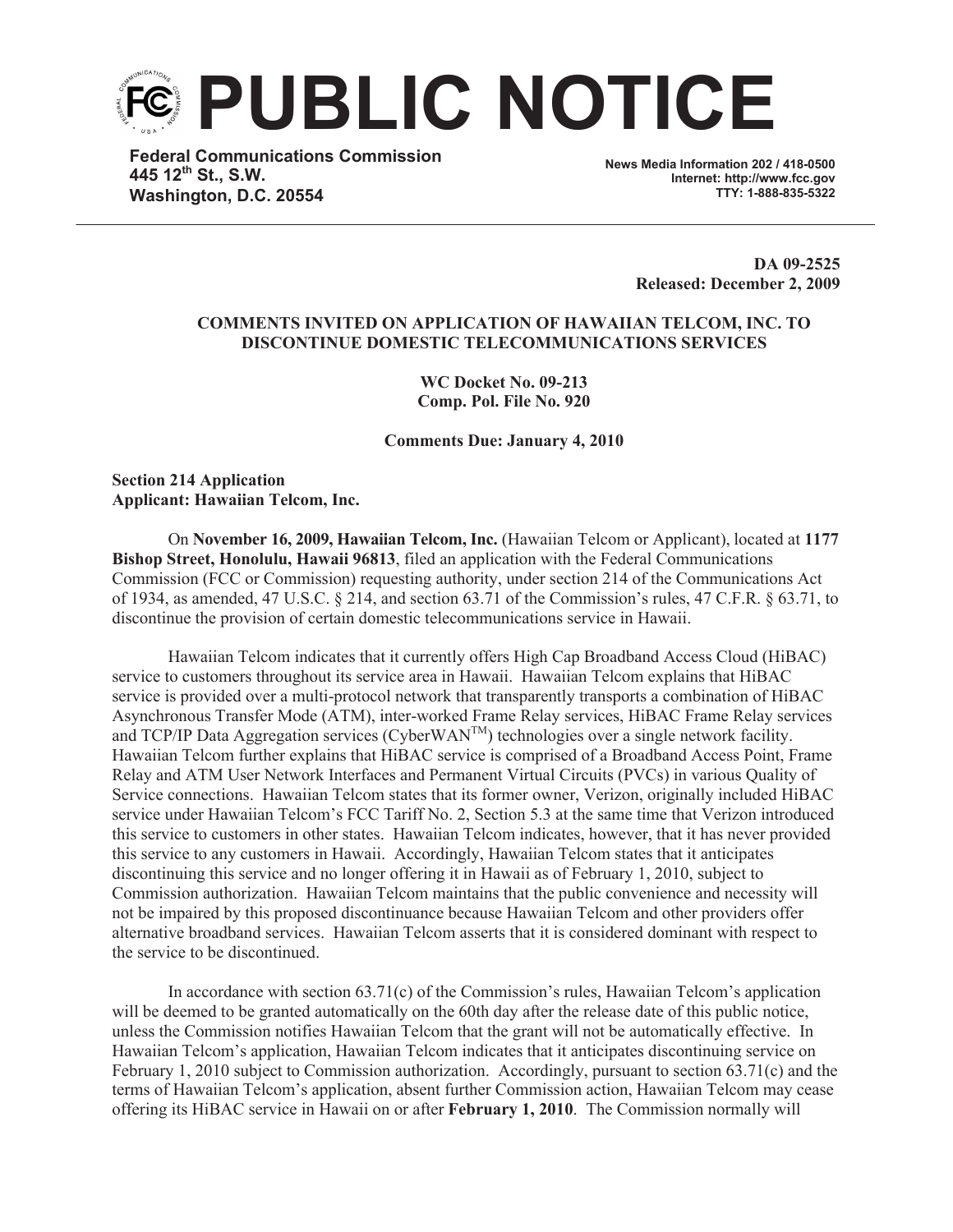authorize proposed discontinuances of service unless it is shown that customers or other end users would be unable to receive service or a reasonable substitute from another carrier, or that the public convenience and necessity would be otherwise adversely affected.

This proceeding is considered a "permit but disclose" proceeding for purposes of the Commission's ex parte rules, 47 C.F.R. §§ 1.1200-1.1216. Comments objecting to this application must be filed with the Commission on or before **January 4, 2010**. Such comments should refer to **WC Docket No. 09-213 and Comp. Pol. File No. 920**. Comments should include specific information about the impact of this proposed discontinuance on the commenter, including any inability to acquire reasonable substitute service. Comments may be filed using the Commission's Electronic Comment Filing System (ECFS) or by filing paper copies. *See Electronic Filing of Documents in Rulemaking Proceedings*, 63 FR 24121 (1998). Comments filed through the ECFS can be sent as an electronic file via the Internet to http://www.fcc.gov/cgb/ecfs/. Filers should follow the instructions provided on the Web site for submitting comments. Generally, only one copy of an electronic submission must be filed. In completing the transmittal screen, filers should include their full name, U.S. Postal Service mailing address, and the applicable docket or rulemaking number. Parties may also submit an electronic comment by Internet email. To get filing instructions for e-mail comments, filers should send an e-mail to ecfs@fcc.gov, and include the following words in the body of the message, "get form." A sample form and directions will be sent in response.

Parties who choose to file by paper must send an original and four copies of the comments to the Office of the Secretary, Federal Communications Commission, 445 12th Street, S.W., Room TW-A325, Washington, D.C. 20554. Filings can be sent by hand or messenger delivery, by commercial overnight courier, or by first-class or overnight U.S. Postal Service mail. All filings must be addressed to the Commission's Secretary, Office of the Secretary, Federal Communications Commission. The Commission's contractor will receive hand-delivered or messenger-delivered paper filings for the Commission's Secretary at 236 Massachusetts Avenue, N.E., Suite 110, Washington, D.C. 20002. The filing hours at this location are 8:00 a.m. to 7:00 p.m. All hand deliveries must be held together with rubber bands or fasteners. Any envelopes must be disposed of before entering the building. Commercial overnight mail (other than U.S. Postal Service Express Mail and Priority Mail) must be sent to 9300 East Hampton Drive, Capitol Heights, MD 20743. U.S. Postal Service first-class mail, Express, and Priority mail should be addressed to 445 12th Street, S.W., Washington, D.C. 20554.

Two copies of the comments should also be sent to the Competition Policy Division, Wireline Competition Bureau, Federal Communications Commission, 445 12th Street, S.W., Room 5-C140, Washington, D.C. 20554, Attention: Carmell Weathers. In addition, comments should be served upon the Applicant. Commenters are also requested to fax their comments to the FCC at (202) 418-1413, Attention: Carmell Weathers.

The application will be available for public inspection and copying during regular business hours at the FCC Reference Center, Portals II, 445 12th Street, S.W., Room CY-A257, Washington, D.C. 20554, (202) 418-0270. A copy of the application may also be purchased from the Commission's duplicating contractor, Best Copy and Printing, Inc., 445 12th Street, S.W., Room CY-B402, Washington, D.C. 20554, telephone (202) 488-5300, facsimile (202) 488-5563, or via e-mail at FCC@BCPIWEB.COM. People with Disabilities: To request materials in accessible formats for people with disabilities (Braille, large print, electronic files, audio format), send an e-mail to fcc504@fcc.gov or call the Consumer & Governmental Affairs Bureau at (202) 418-0530 (voice), (202) 418-0432 (tty).

For further information, contact Carmell Weathers, (202) 418-2325 (voice), carmell.weathers@fcc.gov, or Rodney McDonald, (202) 418-7513 (voice), rodney.mcdonald@fcc.gov, of